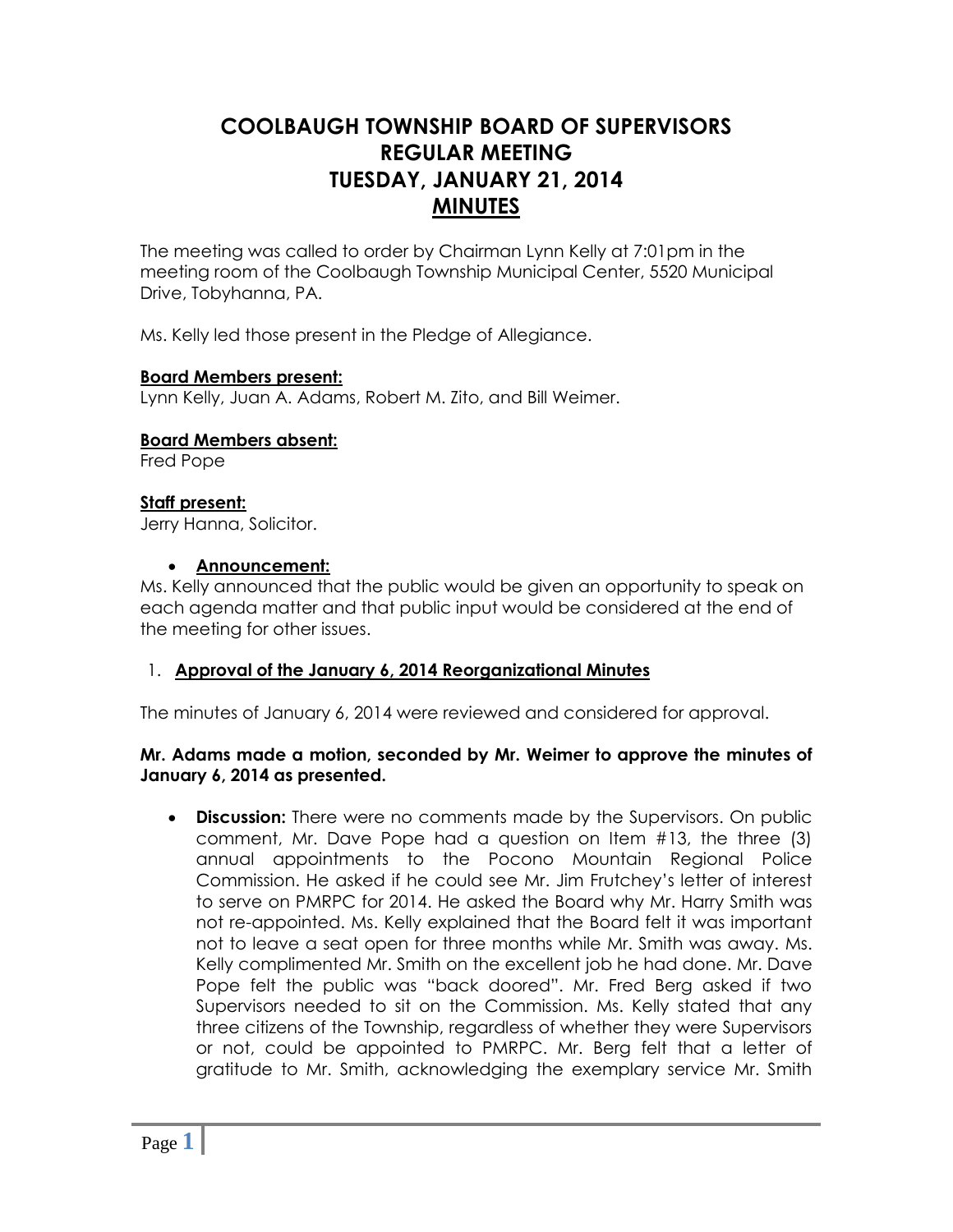gave to the Township should be forthcoming from the Supervisors. Ms. Kelly stated that Mr. Zito would see to it that a letter was sent to Mr. Smith.

**Vote: All in Favor. Motion Passed.**

# 2. **Monthly Reports**

- **Coolbaugh Township Volunteer Fire Department**
	- o Mr. Chris Ambrogio and Mr. George Dobson were present to give CTVFC's report. It was stated that call totals for December 2013 and for the entire year of 2013 were 28 and 294 respectively, and that they are working on developing a more detailed report for next month and future meetings.

# **Pocono Mountain Regional Emergency Services**

o Ms. Kelly presented the report as our representative Fred Pope was not present. Total calls inside the service area for the company were 4,943, of which Coolbaugh Township accounted for 2,079.

# **Pocono Mountain Regional Police**

o Mr. Adams presented the report. Total calls for the month of December were 895. Coolbaugh Township accounted for 363. He detailed the arrest activity for the year and stated that we were under in hours used for the year 2013 (376.48 hours). Mr. Dave Pope asked how much that equated to in dollars. Not having that information at hand the Supervisors agreed to provide it at their next meeting. Mr. Dave Pope asked if the balance of unused hours would be refunded to us in dollars. Ms. Kelly stated that hours would be carried over to the current year. Mr. Dave Pope disagreed with that procedure. Ms. Kelly said the question of why this is done would be posed to the Police Commission.

# 3. **Extension Request – Pocono Mountain Office Commons – Phase 1 Final Land Development Plan**

Ms. Kelly read a letter from the applicant, Arcadia Properties, LLC requesting an extension of time through April 30, 2014 for the project. She also read a memorandum from the Coolbaugh Township Planning Commission stating that at its January 13<sup>th</sup> meeting, they had recommended the extension be granted.

**Mr. Adams made a motion, seconded by Mr. Zito to grant an extension to Pocono Mountain Office Commons – Phase 1 Final Land Development Plan to April 30, 2014.**

- **Discussion: None.**
- **Vote: All in Favor. Motion Passed.**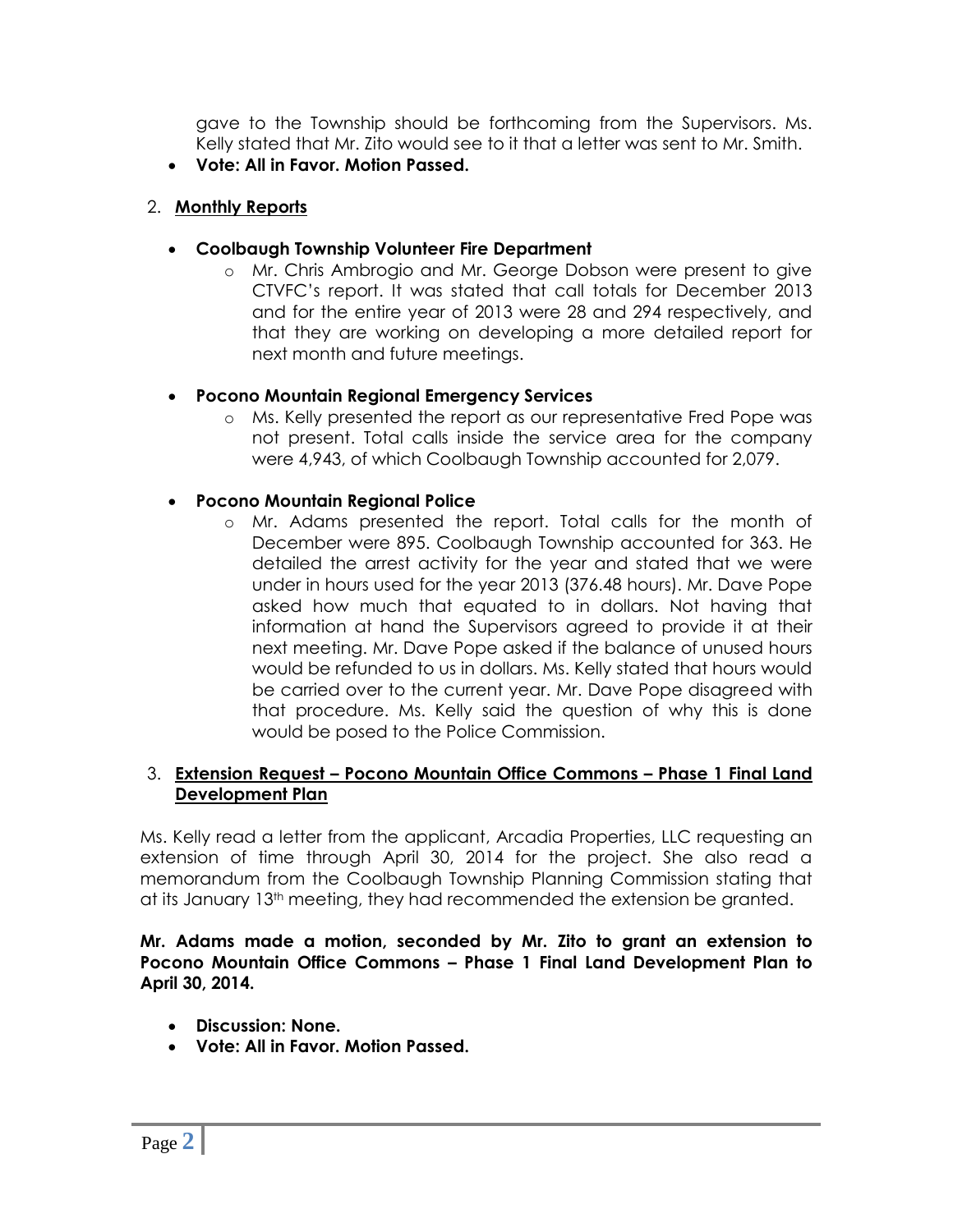## 4. **Authorization to advertise Amendment to the Zoning Ordinance and Subdivision and Land Development Ordinance**

Mr. Zito explained that the Planning Commission has been working with County Planner Carson Helfrich on two issues, one being the prohibition of wall mounted lights in commercial parking lots and the other relating to electronic on-site signs, similar to the ones at businesses such as Gleco Paint and CVS along State Route 940.

Ms. Kelly referred to a letter from the Planning Commission recommending adoption of both items.

Mr. Hanna led the Board through the time frame needed and procedures involved, including advertising for a Public Hearing and sending a draft amendment to the County. He suggested that the second meeting in March (18th) be used for the Public Hearing and consideration of adoption.

**Mr. Zito made a motion, seconded by Mr. Adams to authorize advertising a Public Hearing at 6:30pm on March 18, 2014 for consideration of adoption of amendments to the Coolbaugh Township Zoning Ordinance and SALDO.**

- **Discussion: None**
- **Vote: All in Favor. Motion Passed.**

# 5. **Township Resolution #03-2014 re: repealing previous non-Uniform Pension Resolutions and adopting a Pension Plan Document**

Ms. Kelly read the proposed resolution.

There was some discussion that the date of the resolution, listed as 1/1/2013 on the resolution, possibly should be 1/1/2014. After reviewing an email provided by Business Manager Doug Hein it was determined that the date of the resolution should indeed be 1/1/2013 and that the changes were administrative in nature, necessary to comply with IRS regulations.

# **Mr. Zito made a motion, seconded by Mr. Adams to adopt Township Resolution #03-2014.**

- **Discussion:** Ms. Michelle Fairservice asked what defined a "non-uniform" employee. Ms. Kelly said that basically that meant the employee was not a police officer.
- **Vote: All in Favor. Motion Passed.**

# 6. **Recycling Center – set dates to be open during 2014 – order recycling cards**

Mr. Kelly stated that in past years the Center has generally been open during the first weekend of the month from April – November.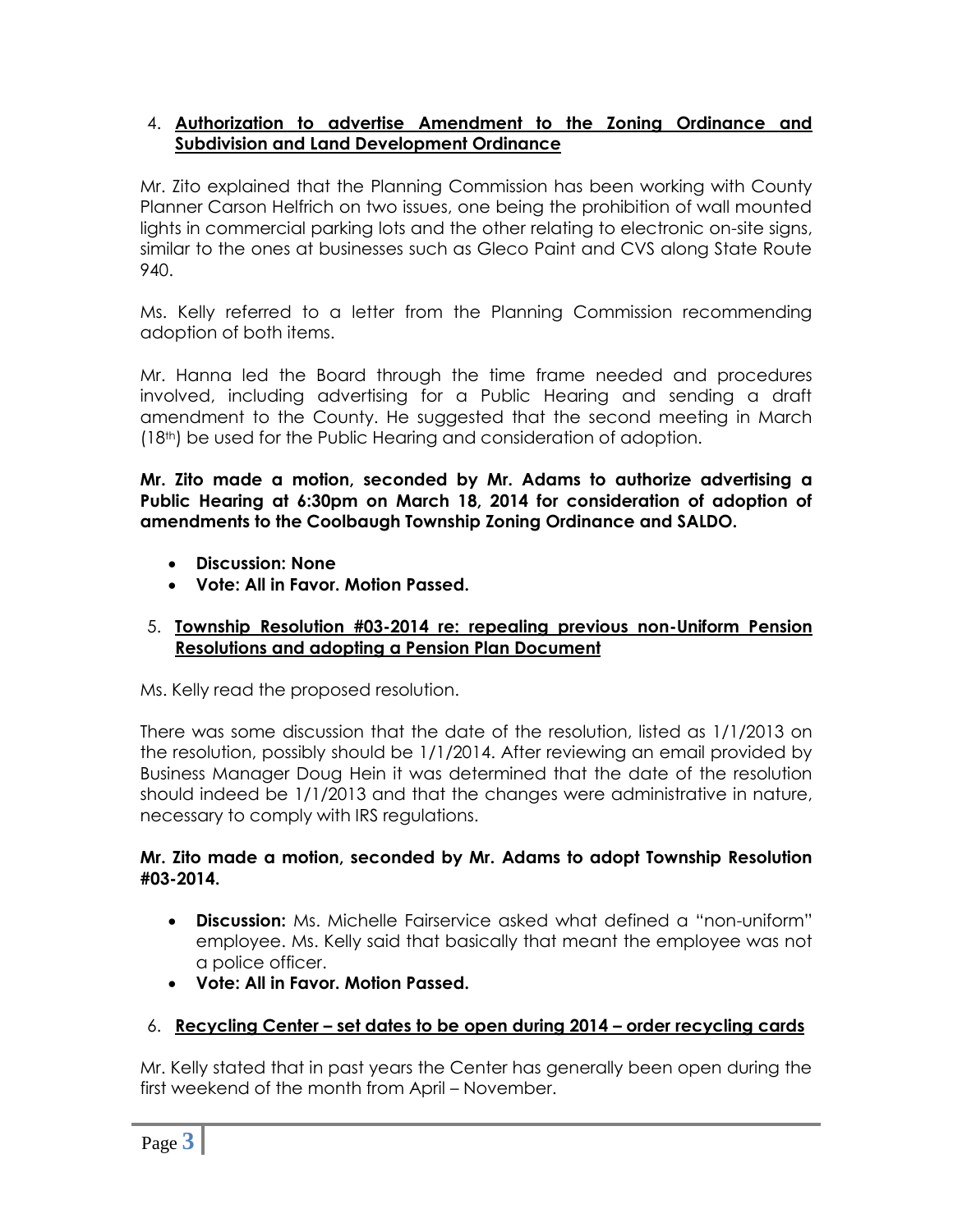**Mr. Zito made a motion, seconded by Mr. Adams to open the Recycling Center 4/4 & 5, 5/2 & 3, 6/6 & 7, 7/11 & 12 (due to the July 4th holiday), 8/1 & 2, 9/5 & 6, 10/3 & 4 and 11/7 & 8, and to order resident's recycling cards for 2014.**

- **Discussion:** Ms. Fairservice said she felt it was a "free for all", as the Township has not tracked the cards in any way. Mr. Zito explained that he is now meeting with staff on a weekly basis and that this is one issue that would be addressed. Mr. Zito told Ms. Fairservice that if there were ever suggestions that she would like to give the Board, he would always be willing to speak with her. She then suggested that we contact Chestnuthill Township, whose recycling center has gained recognition in the past.
- **Vote: All in Favor. Motion Passed.**

## 7. **Form committee to research and compile data on police services for Coolbaugh Township**

Ms. Kelly asked for letters of interest from the public to form a committee to evaluate options outside of the Pocono Mountain Regional Police Department. The committee would research and compile data and report to the Supervisors, helping the Supervisors make a good informed decision.

Mr. Zito said he felt the committee should be between seven and nine people, preferably nine, and suggested four names to start, former Police Commission member Harry Smith, Waste Authority Police Officer Pete Tambasco, Constable Spike Rogan, and Business Manager Doug Hein, and then solicit letters from the public to fill out the remaining members.

Ms. Kelly set the parameters for service. The committee would seat nine persons, all applicants must be Coolbaugh Township residents, over the age of 18 and cannot be affiliated in any way with PMRP, either through family members, employment or being currently seated on the Police Commission.

Mr. Berg commented that those parameters would preclude Mr. Harry Smith from serving. Ms. Kelly said that since he is not a current Police commission member, he would not be precluded at this time.

Mr. Dave Pope asked what the goal of the committee was. Ms. Kelly said the goal was to evaluate options outside of the current arrangement.

Mr. Dobson asked if there was a goal date for the findings of the committee. There were various answers from the Board, but the latest viable date seemed to be sometime in November.

Mr. Tony Lamantia asked about the qualifications needed to sit on the committee. Ms. Kelly said that diverse backgrounds, ranging from law enforcement to business to research, would be considered.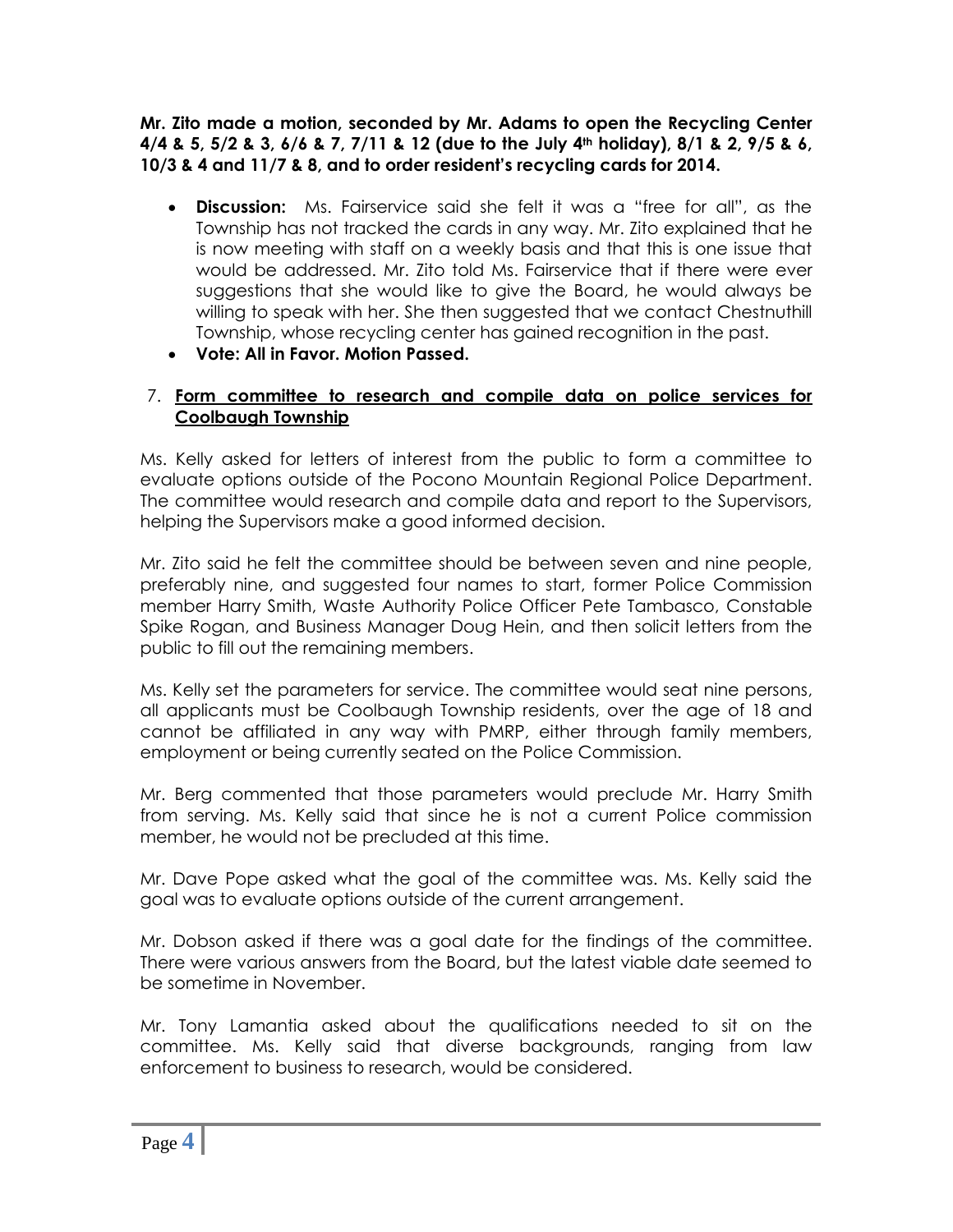**Mr. Zito made a motion, seconded by Mr. Adams to solicit letters of interest for the Coolbaugh Township Police Research Committee, through advertisements in the Pocono Record and Journal of the Pocono Plateau. Applicants must be Coolbaugh Township residents, over the age of 18 and cannot be affiliated in any way with PMRP, either through family members, employment or being currently seated on the Police Commission. Deadline for receipt of letters by the Township will be Tuesday, February 11th.**

- **Discussion: None**
- **Vote: All in Favor. Motion Passed.**

# 8. **Appointment of Emergency Management Coordinator**

Ms. Kelly explained that it is the Township's responsibility to appoint an Emergency Management Coordinator, complete the necessary paperwork and forward the paperwork to Monroe County.

### **Ms. Kelly made a motion, seconded for discussion by Mr. Zito to appoint Bill Weimer as Coolbaugh Township Emergency Management Coordinator.**

- **Discussion:** Mr. Zito said while he admired Mr. Weimer's enthusiasm, he was concerned that Mr. Weimer might be taking on too many responsibilities. Mr. Weimer assured the Board that with this being his expertise, he felt comfortable taking on the responsibility.
- **Vote: All in Favor. Motion Passed.**

# 9. **Business Manager / Controller Financial Report**

Mr. Zito gave a brief summary of Mr. Hein's written financial report, covering the period through January 21, 2014.

- General Fund revenues \$155,084.00.
- General Fund expenses \$307,736.00

\$500,000.00 has been withdrawn from the "Rainy Day Fund" to supplement revenue to the General Fund until tax revenues begin coming in. Mr. Zito suggested that next year, money be transferred from this fund on an as needed basis, and not in a lump sum as was done this year.

### 10. **Current Obligations**

Before them, the Supervisors had details of the Township's current obligations totaling \$132,541.61

### **Mr. Adams made a motion, seconded by Mr. Weimer to pay current obligations in the amount of \$132,541.61**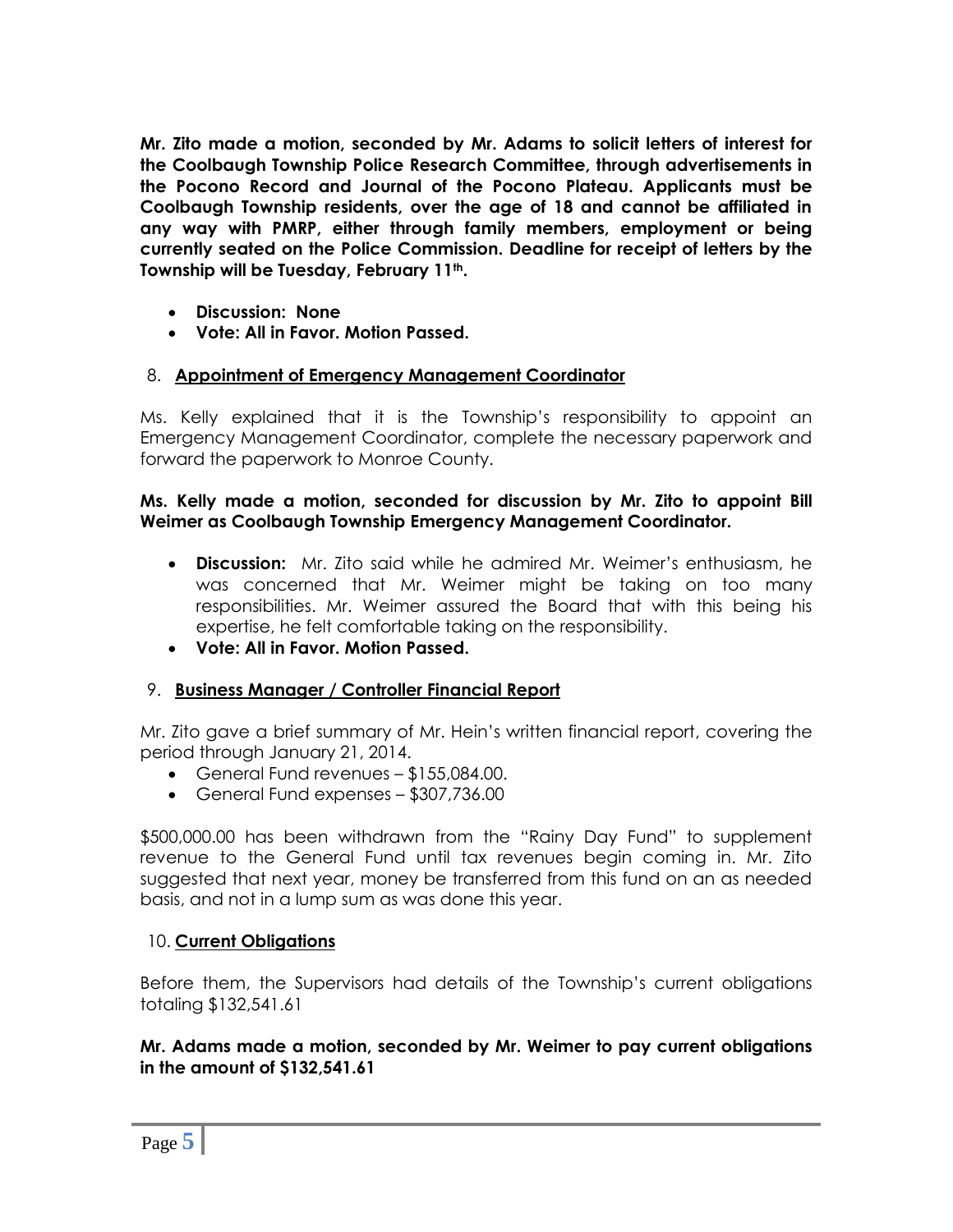- **Discussion: None.**
- **Vote: All in Favor. Motion Passed.**

# 11. **Other Business**

Mr. Weimer spoke of his meeting with the Department of Public Works. Among the issues discussed was that the technology used to support our current paging system would no longer be supported by Monroe County. He spoke of the previously discussed option of adding texting to DPW's cell phones, but noted the concerns of some officials regarding risks associated with possible distracted driving, etc. Gary Hoffman of Monroe County suggested to Mr. Weimer a computer program that allowed bulk messaging to go out, and the feasibility of only receiving incoming text messaging, which our carrier, Verizon, cannot do. He said that the County said the only viable options would be a phone tree or texting.

Mr. Zito spoke of his reluctance to go to texting. He spoke of a system from his daughter's former high school where all parents were notified by an automated, simultaneous phone call. Mr. Berg said that he knew that Verizon had the technology (ISG) to make these types of calls.

Mr. Weimer will continue to explore all viable options. For now, we will have to continue with the phone tree system.

Mr. Weimer told Mr. Dave Pope that he has contacted Jim Hannan of PPL regarding the status of the light pole at Laurel Drive, and that an answer should be forthcoming soon.

Mr. Adams gave a status report of the GPS unit installation in all PMRP vehicles, stating that Coolbaugh Township paid \$17,472.00 to Fleetmatics on behalf of the department to cover the cost of a previously broken contract. The installation of the units that began in December 2013 remains unfinished. He said that the newly seated Commission said that there was no official motion in the minutes reflecting the installation to go forward and that no money was put in the PMRP 2014 budget for this expenditure. At this point a PMRP committee is being formed to evaluate the use of GPS and the type of reports generated by Fleetmatics.

A lengthy discussion followed. Ms. Kelly acknowledged that while there was no formal motion made by the PMRPC, Coolbaugh Township made it clear on many occasions last year that we would be willing to make the broken contract whole, but only with the expectation that a new contract be signed and that GPS units be installed in all police vehicles going forward.

Ms. Kelly stated that Township's position is that we should not be left holding the bag if the PMRP Commission chooses to break a second contract with Fleetmatics.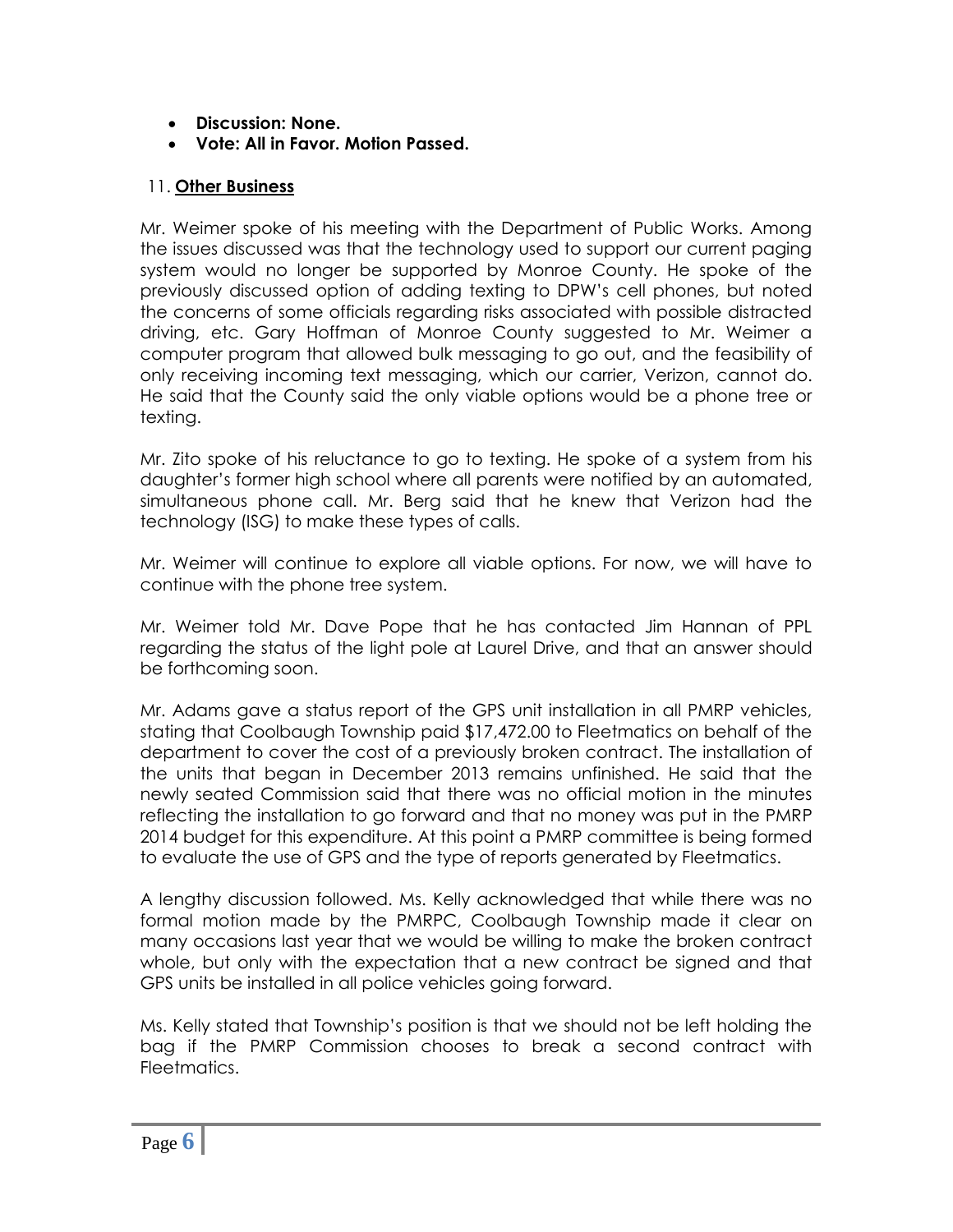Mr. Dave Pope commented about the December Police Commission meeting in which he was told by then Chairman John Kerrick that the installation of the GPS units would be done by year end (2013), and that that conversation should be reflected in the PMRP minutes. Ms. Kelly acknowledged that it was.

Mr. Berg said that it is clear to him that someone doesn't want the units in the cars, and that it is an accountability feature that we need. He also said he hoped that a unit would be installed in Chief Harry Lewis' vehicle, and that the cost of the units is insignificant compared to the benefits. Ms. Kelly stated that having the units in all vehicles is one of our requirements.

Ms. Fairservice commented on the initial reason that the units were put in the police vehicles – safety.

After some further discussion, **Ms. Kelly proposed that following motion be made:**

**That the Board authorize Mr. Hanna to draft a letter to the PMRP Commission regarding the status of the GPS units, and stating that Coolbaugh Township believed there was an agreement, specifying the terms of that agreement, and that if the matter did not move forward under those conditions Coolbaugh Township would fully expect to be reimbursed for the expenditure to Fleetmatics in the amount of \$17,472.00.**

**The above motion was then made by Mr. Zito and seconded by Mr. Adams.**

**Vote: All in Favor. Motion Passed.**

# 12. **Public Input**

Ms. Jackie Leonard said that she came to understand that a potential buyer for the Coolbaugh Elementary Center came forth to the Township but were not allowed to have what they wanted to bring here. Mr. Zito stated that in the Zoning Officer's opinion the rehabilitation center proposed, since there would be overnight stays and thus could almost be considered a hospital type facility, did not appear to be permitted in this zoning district.

Mr. Dave Pope questioned the \$327.00 approved for supplies for Tax Collector Gratz Washenik listed on tonight's Current Obligations.

He also directed a question at Mr. Adams, asking if the investigation into PMRP Chief Lewis' lost gun was completed. Mr. Adams said it would be best to direct that question to the PMRP Solicitor.

He then asked if a letter could be sent to all industrial facilities such as J&J and Walmart to make sure that they had made arrangements to make sure all of their trucks, before leaving their facility and sent on the road, be cleared of snow, especially on top, as this creates a safety hazard for any vehicle following